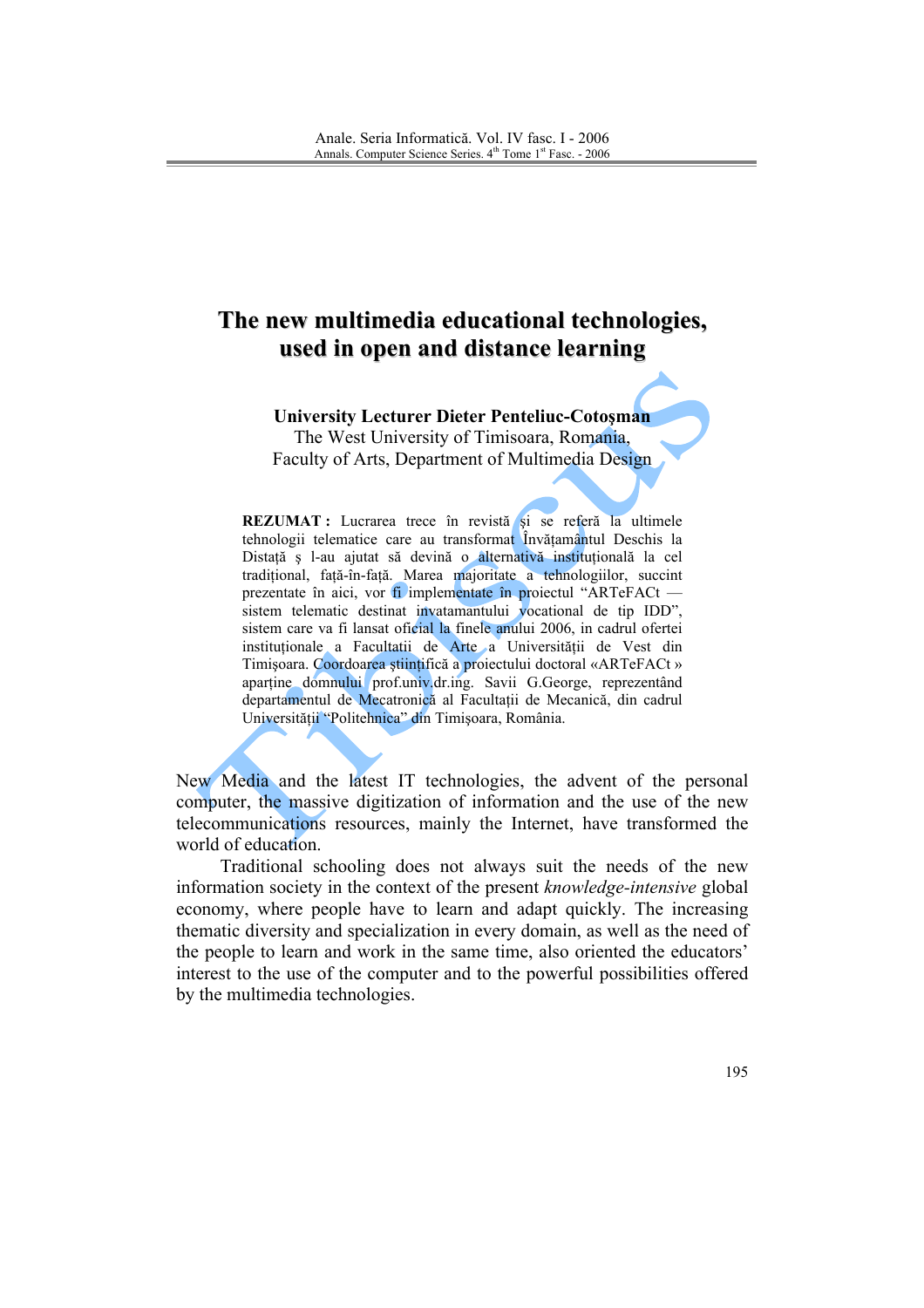The *individualization* of instruction  $-$  a major trend in our days society — recommend the computer, and the computer-related technologies, as the most viable educational tool, capable to support a constructive and active kind of learning. In fact, the multimedia educational technology seems to satisfy all these challenges of the new economical, social and cultural environment in which we live today. Therefore, in spite of some contrary opinions (of those who oppose technology to nature), it is clear now that multimedia offers instruction a great deal of opportunities and fully contributes to a successful learning.

Multimedia technology is a very powerful one. As Tom Boyle shows, "multimedia links the interactive power of the computer to the presentation impact of pictures, sound and motion. It can be delivered on consumer PCs, and multimedia networks beckon us into the future" [Boy97, p. IX].

The computers have become one of the key *instructional technologies*. The various computer applications used by teachers and by students, in formal and informal instruction — from games, simulations, tutorials, word processing and graphic tools, to *integrated learning* systems and *computer* based learning environments — play a multitude of roles and affect in many ways the educational process.

The computer offers some great advantages:

- it provides virtually instantaneous response to student input,
- it can record, analyze and react to student responses,
- it has extensive capacity to store and manipulate information,
- it has the ability to control and integrate a wide variety of media,
- it is able to serve many individual students simultaneously.

These are also some of the principal benefits of learning through new technologies and multimedia systems.

Several studies brought to the conclusion that using multiple means of expression and communication, different sources of information and different teaching methods, is more effective. The combination of multiple and different media and the use of a variety of audio-visual experiences, in correlation with other educational materials, improves considerably the learning process.

Multimedia computers enable educators to built customized and highly interactive learning systems that the students can explore freely, in accordance to their own time, possibilities, interests and criteria. The most important is that students can also manipulate the information within these systems and to adapt the informational material to their learning needs and style.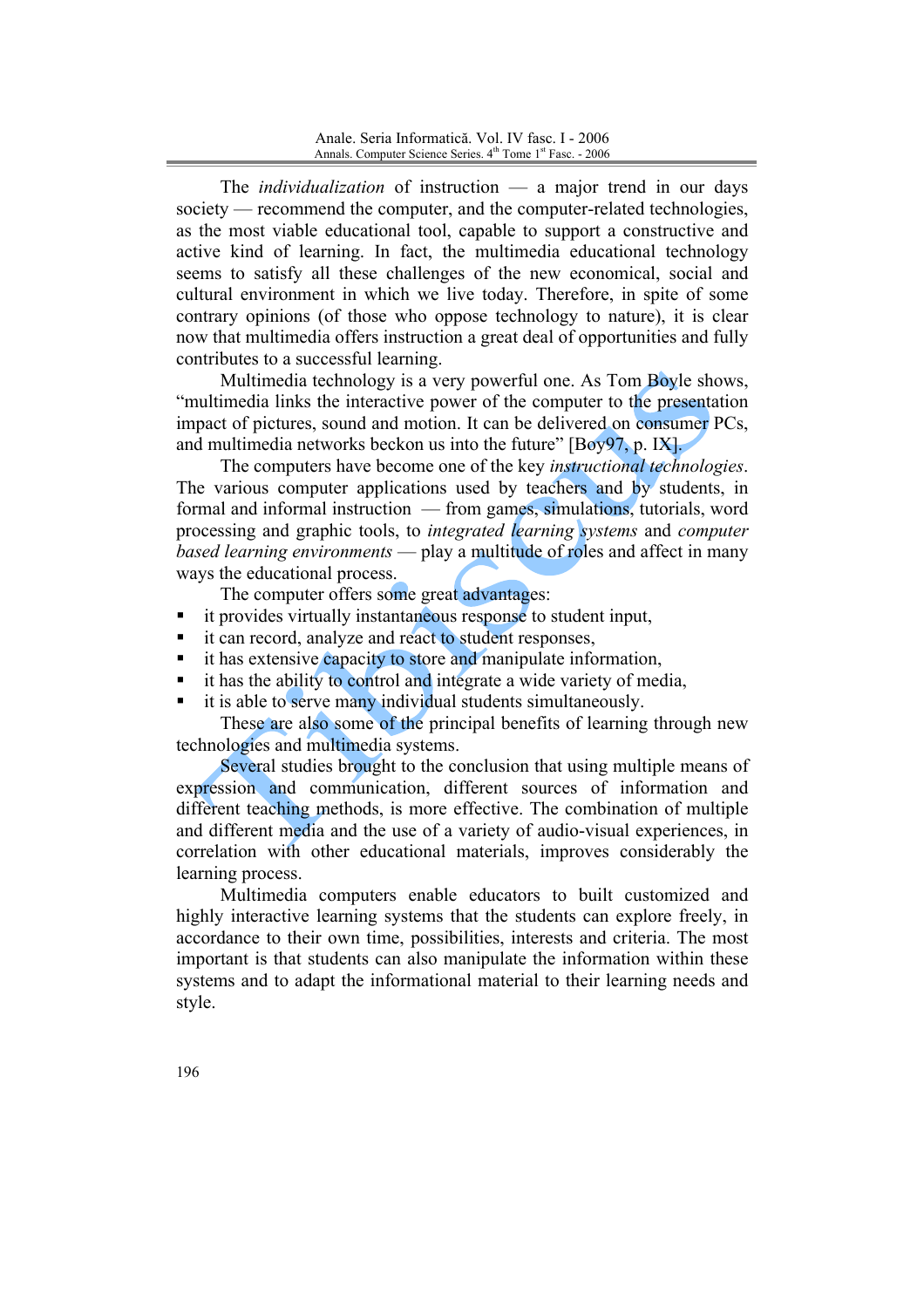Computer multimedia *learning systems* are computer-based structured and interactive programs that combine multiple media and integrate them through the IT technology. They incorporate the computer as a display device, management tool, and source of text, pictures, graphics and sound. In these systems, each element complements the others so that the whole is greater than the sum of its parts.

Multimedia learning systems partial simulate the *face-to-face* learning conditions and also create a space-time context filled with a series of multisensorial simultaneous experiences that require from the student a multisensorial implication.

These systems serve three functions:

- the *presentation* of information,
- the student-teacher *interaction* and
- the *access* to the learning resources.

They are built on the *hypertext* and *hypermedia* technology, which generated a new type of software, called *hypermediaware*. The term hypertext, invented by Theodor Nelson in 1974, is used to describe "nonsequential documents composed of text, audio and visual information stored in a computer, with the computer being used to link and annotate related chunks of information (nodes) into larger networks, or webs" [H+96,  $p. 261$ ].

The hypertext immerses users in a rich information environment, one in which words, sounds and still and motion images can be connected in diverse ways. It allows the development of user centered flexible browsing systems. The *hypertext* generated the *hypermedia*, where the nodes of information may be of any media type.

*Hypermedia* refers to computer software that uses elements of text, graphics, video and audio connected in such a way that the user can easily move within the information.

*Hypermediaware* is software based on the usage of a hypertext environment, which provide the user with possibilities to move within particular set of information without necessary using a predetermined structure or sequence.

Computer hypermedia systems can be used for:

- *browsing* one can navigate through information and explore features in detail
- $linking$  users can create their own connections within the information
- $\alpha$  authoring users can create their own collections of information.  $\blacksquare$ adding or linking text, graphics and audio.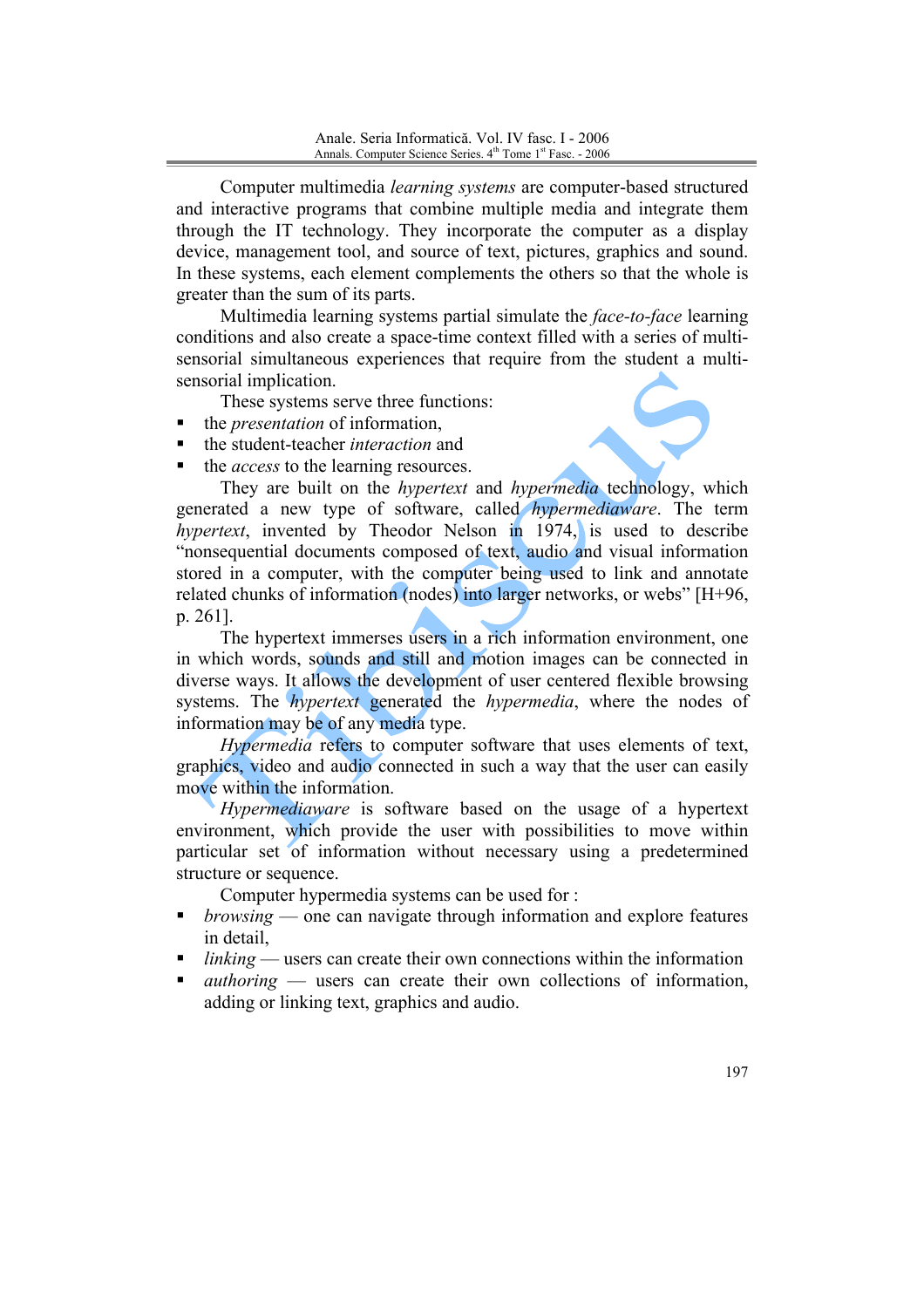Therefore they suit the personal learning. The hypertext is interactive by its nature, and this interactivity is the source and the essence of its advantages. Hypermedia engages the learner to make choices about moving within the learning material in meaningful ways, it allows users to connect ideas from different media sources and to navigate through information according to their interests and to built their own mental structures based on their exploration. Hypermedia also encourages collaborative work and learning. Hypermedia technologies are very versatile and they can be successfully used in all the areas of the curriculum, in order to achieve different learning goals.

Computer multimedia is based on a series of *off-line* and *on-line technologies*, which can support and enhance the learning process:

- the computer-based interactive video (CBIV),
- $\blacksquare$ the compact disc (CD-ROM),
- the compact disc interactive (CDI) technology,
- the digital video interactive (DVI) technology
- the digital video disc (DVD) technology
- the virtual reality (VR)
- the Internet and the World Wide Web.

Every technology — hard and soft, simple and sophisticated media has its advantages, limitations and range of application, which have to be taken into consideration from an educational perspective and carefully balanced, when media and technology solutions are integrated into instruction

Computer-based interactive video (CBIV) creates a multimedia learning environment in which recorded video material, provided through a videocassette, videodisc or compact disc, is presented under computer control to users who see and hear the pictures and sounds, and also give active responses that affect the presentation. The interactive aspect is provided through computers, various levels of interactivity being available. The learner responds to audio, visual or verbal stimuli through the input devices that include a keyboard, keypad, light pen, bar code reader, mouse, touch-sensitive screen. The interface device provides the link between the computer and the video player, allowing them to communicate.

*Interactive video* is a flexible technology, which combines text, audio, graphics, still pictures and motion pictures in one easy-to-use system that maintains learners' attention, require their participation and engages them in activities. It is also a practical method for individualizing and personalizing instruction. Interactive video is a valuable learning system for tasks that must be shown rather than simply told, and a powerful active resource,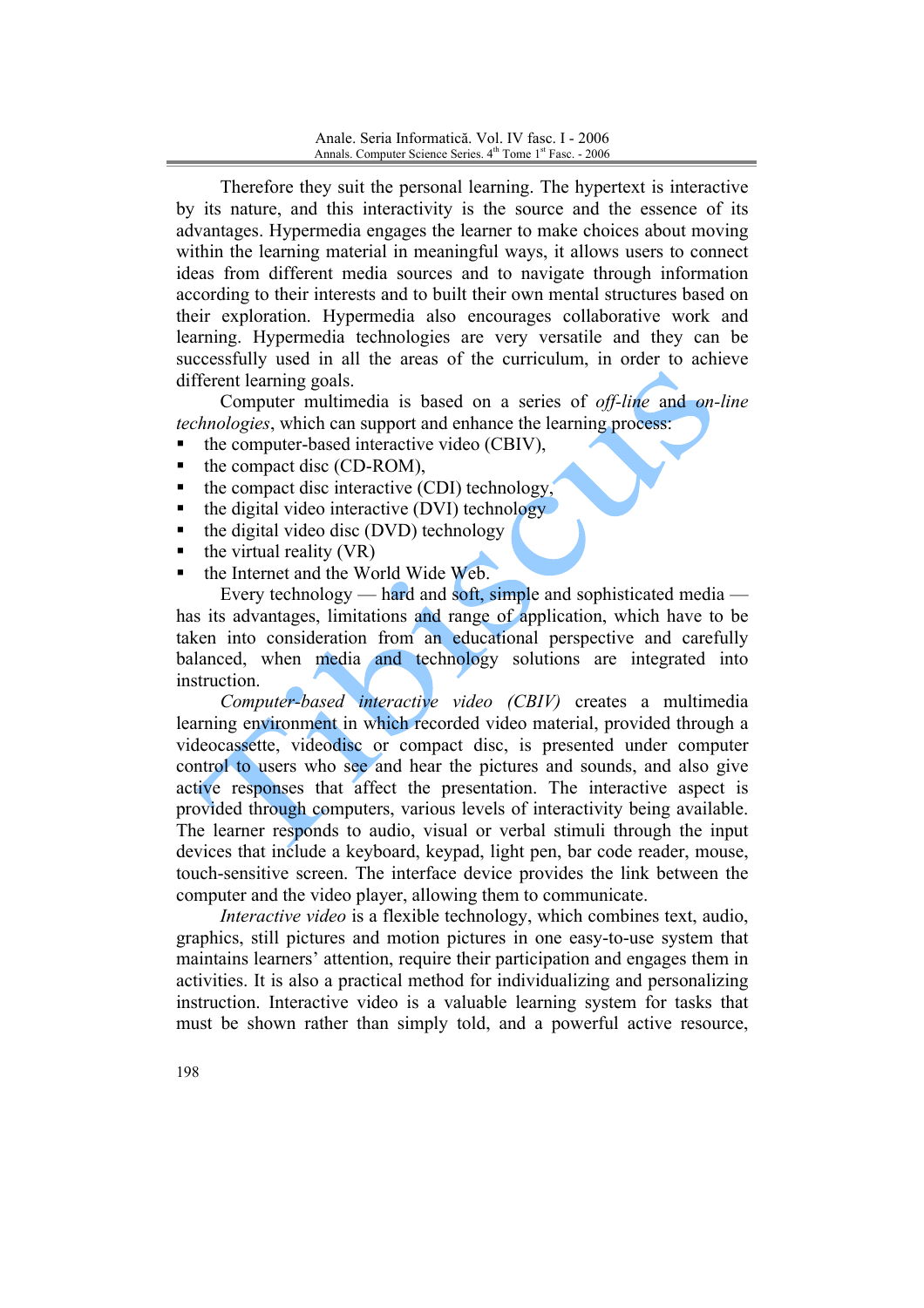especially for the educational situations in which the learner needs to interact with the instruction. Boyle also considers that "video clips can greatly enhance the authenticity of a computer based learning environment". on condition that the learner has the direct control over the video — control "consistent with the learning goals of the context" —, and that the video is "treated as far as possible as a declarative resource", which "is one that can be entered as a number of points and traversed in a number of ways" [Boy97, 178-179].

The CD-ROM, DVI, CDI and DVD technologies have many types of applications in the educational process. They are easy to use, compatible with both computer platforms — we refer at Windows and Macintosh OS personal computers —, and capable of storing a large amount of data. DVI, CDI and DVD also have high-quality sound and video. The development of multimedia technology has opened up a lot of possibilities for learning based on virtual experience.

Virtual reality is a computer-generated three-dimensional environment where the user  $\frac{1}{2}$  wearing a special headpiece and manipulating a joystick or a special glove — can operate as an active participant. The essence of VR is the expansion of experiences for the user. It provides learners with opportunities to experiment with simulated environments, which are accessible and safe, and to explore places not feasible in the real world.

The educational applications of virtual reality are highly effective, mainly in training physical skills, because in VR, which seems to be the most powerful extension of simulation based systems; the learner is inside the simulation, immersed in a virtual but effective experience. Simulations are excellent for relating the abstract to the concrete, and they can support both exploration and case based learning.

The *Internet* and the *World Wide Web* (WWW) have had a major impact on education. Multimedia online technologies are excellent teaching and learning tools, especially when distance learning is concerned. In fact, online learning (also called *e-learning*, *virtual learning* or *web-based learning*) represents the latest phase in the development of open, flexible and distance learning, which can be defined as an Internet-based teaching and learning system designed for web-based delivery, without face-to-face contact between teacher and learner.

The Internet is an inter-linked, global network of networks that allows computer worldwide to connect to it and to communicate or exchange data, by means of a common protocol: Transmission Control Protocol — Internet Protocol (TCP/IP). The WWW works on the Internet through its own Hypertext Transfer Protocol (HTTP or, the secured version, SHTTP), and,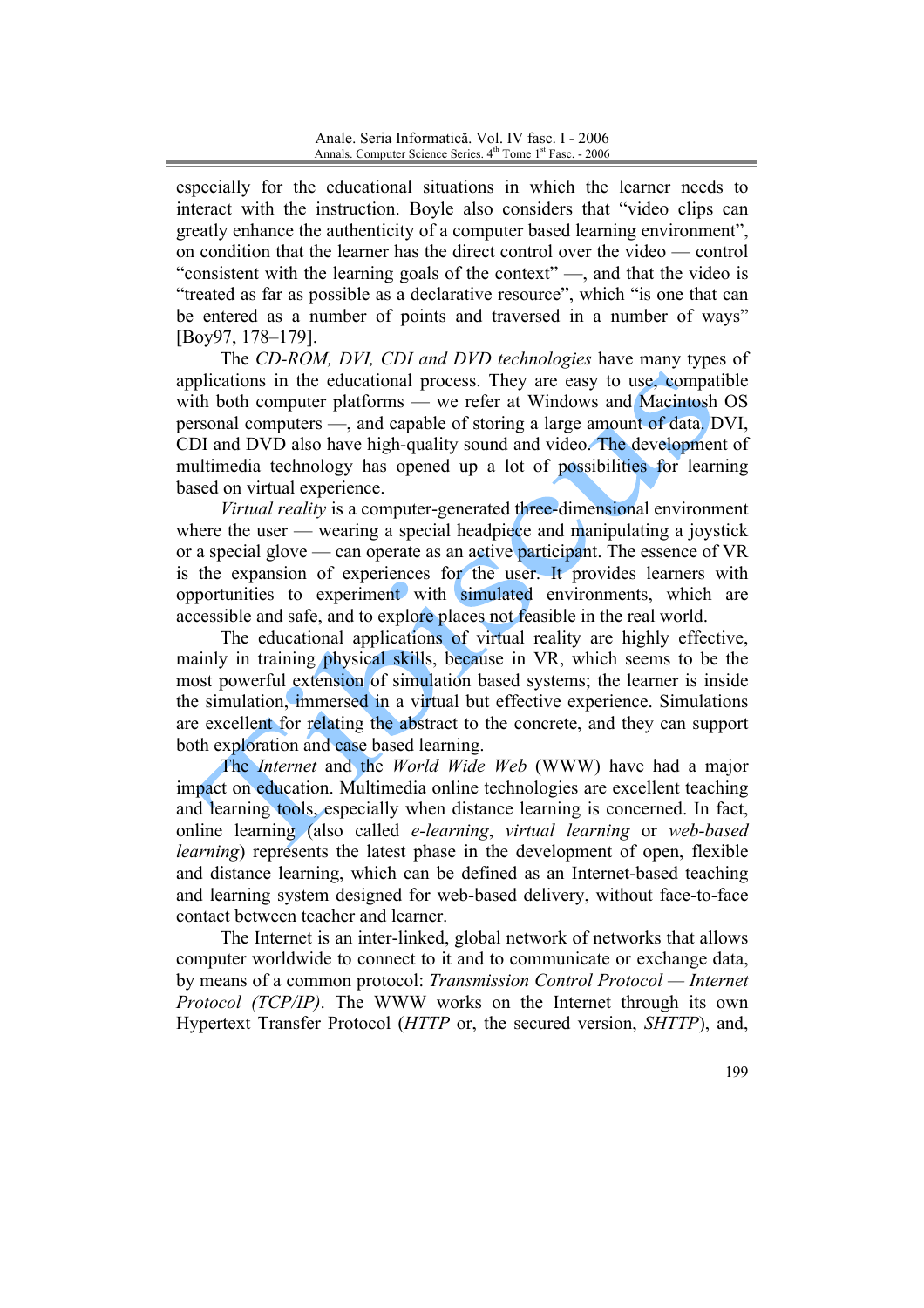for most users, it represents the application interface to the Internet. "The WWW acts like a global, distributed hypermedia system" [Boy97, p. 17]. It is an interactive platform that uses various media: text, plain or formatted, hybrid text and graphics documents, color images, still or animated pictures. video, sound, 3-D models, interaction and simulations. The WWW also supports real time, text-based chat and audio and video communication.

The potential of Internet and WWW for education is enormous. These technologies expand, for both learners and educators, the possibilities to access information from an array of sources (databases, libraries, special interest groups), to exchange data, and to communicate with other learners or with experts in a particular field of study, throughout the world. Multimedia technology can be used to support a variety of educational settings, to provide resources and tools for learning.

During the last years, open and distance learning, among many others interdisciplinary activities with a high social impact, progressively implemented the data automatic processing and the organizing of teaching/learning activities through the latest available IT technologies, mainly for *quality assurance* purposes.

In Open&Distance Learning (ODL), the quality assurance concept, regards several of the interactive multimedia learning system's (IMLS) characteristics which are:

- the IML system's capacity to serve and to meet the educational scope's  $\blacksquare$ requirements and objectives,
- both parties that are involved in the educational process must know and be aware of the criteria the IMLS uses in order to evaluate the students / teachers perfomances.
- the entire ODL activities are evaluated in certain points, planed in  $\blacksquare$ advance and considered to be of a crucial importance, and through IDD particular methods — data gathering, interviews, questionnaire-based statistics, results' analysis of the students performances, while using the ODL interactive system etc. —, in order to support the quality assurance approach.

There is a strong tendency towards ODL software and hardware convergence, especially in the realm of the so-called Telematic Technologies. The huge changes that took place at the end of the end of the  $XX<sup>th</sup>$  century were possible because of two main breakthroughs: on one hand, the digitization, on the other, the appearance of high-speed transfer networks. These two IT technologies discoveries, that had shaped the communication, publishing and entertainment's industries, are, basically, made possible by the computer's capacity to reduce all conventional,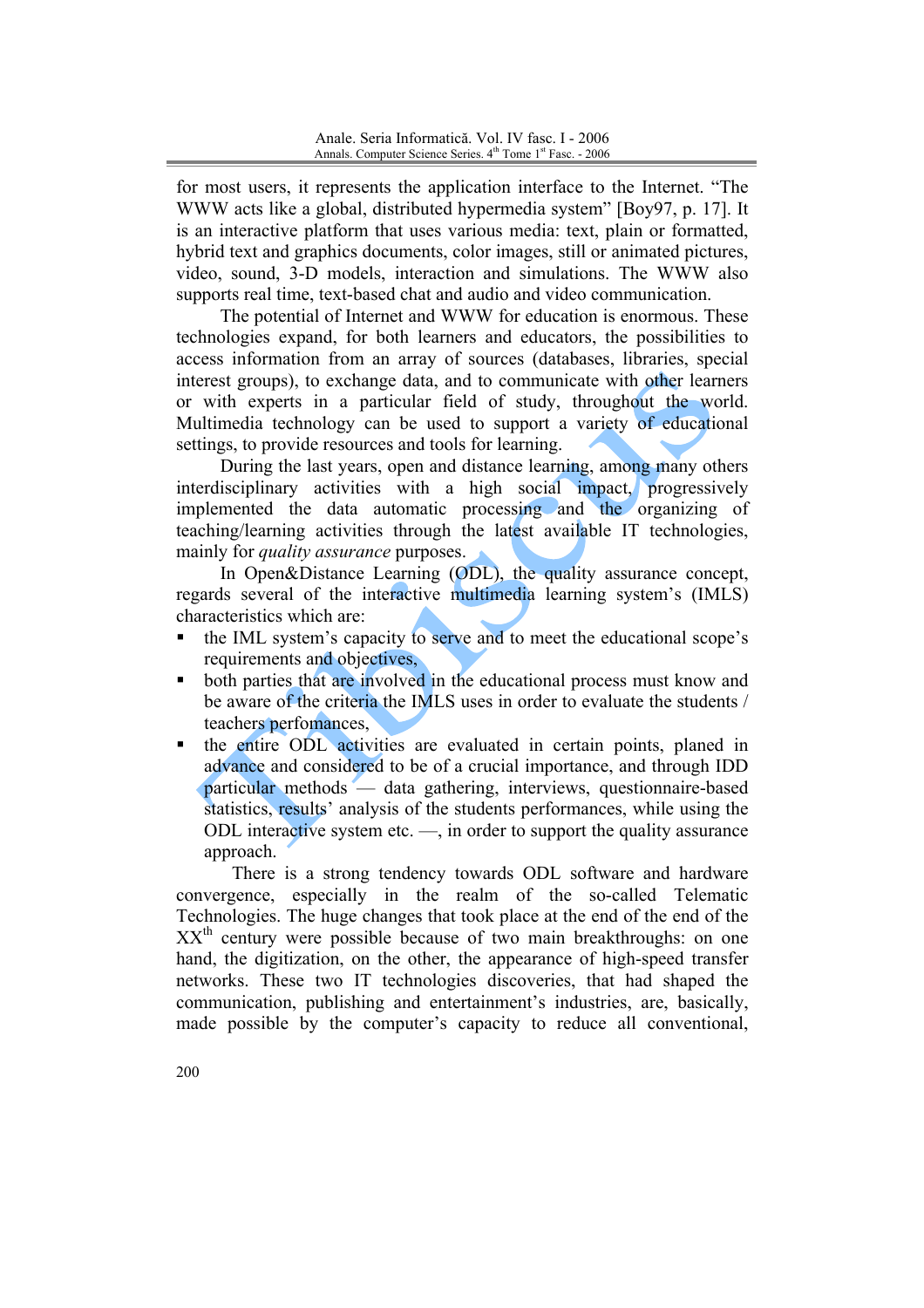analogue, forms of information to a unique logic form, called *streams of digital bits* which are able to represent complex combinations of *data types* (alphanumeric values and text, sounds, dynamic images, simulations, integrated learning and assistance systems etc.). All these technological improvements transformed the personal computer, of a student or of a teacher, into an important node belonging to a giant global network.

A closer look at the *telematic technologies*' latest developments and tendencies, reveal the fact that they can be classified into two main categories:

- *Hardware developments*, especially those regarding the wireless local networks (WLAN) and their specific data transmission technologies — IrDA, Bluetooth, DSL, DirectPC, Web Wireless, PowerLine, ISDN, compact video-conferencing systems via IP/ISDN like PictureTell 760  $XL$ -TBR etc.:
- Software developments, especially those concerning Server-Side scripting technologies for web applications, based on dynamic pages. and the realm of Integrated Teaching/Learning Environment, of  $\rho$ -- e.g. Lotus Learning Space-Virtual Classroom, Learning type TopClass e-Learning Suite (WBT).

The first category of hardware tendencies had, as a starting point, the incredible opportunities brought by the LAN Wireless type of networks, based on radio waves, as a transmission medium and their propagation in order to support communication and/or accessing the network. The main advantages of WLAN are related to the network administration, the physical placement of the network, the network's bandwidth and its security. By far, the most important tendency, for the ODL type of education, *ISDN*, which stands for *Integrated Services Digital Network*, represents the first step towards a universal digital network that would ensure the integration of data and voice transmission, while using the facilities of a usual phone communications company. For this particular reason, ISDN changes the process of analogue-digital and viceversa conversion that is significantly improved. The old analogue phone system is transformed into a complete digital network, allowing the simultaneous voice and data integrated transmission, from one end to the other of the phone channel. For the individual end-users, potential students of an ODL system, the ISDN technology means many new and useful functions through their actual phone wires: electronic reading devices, video apparatus with slow scanning, Internet access for www browsing, the chance to use a SMTP electronic mail service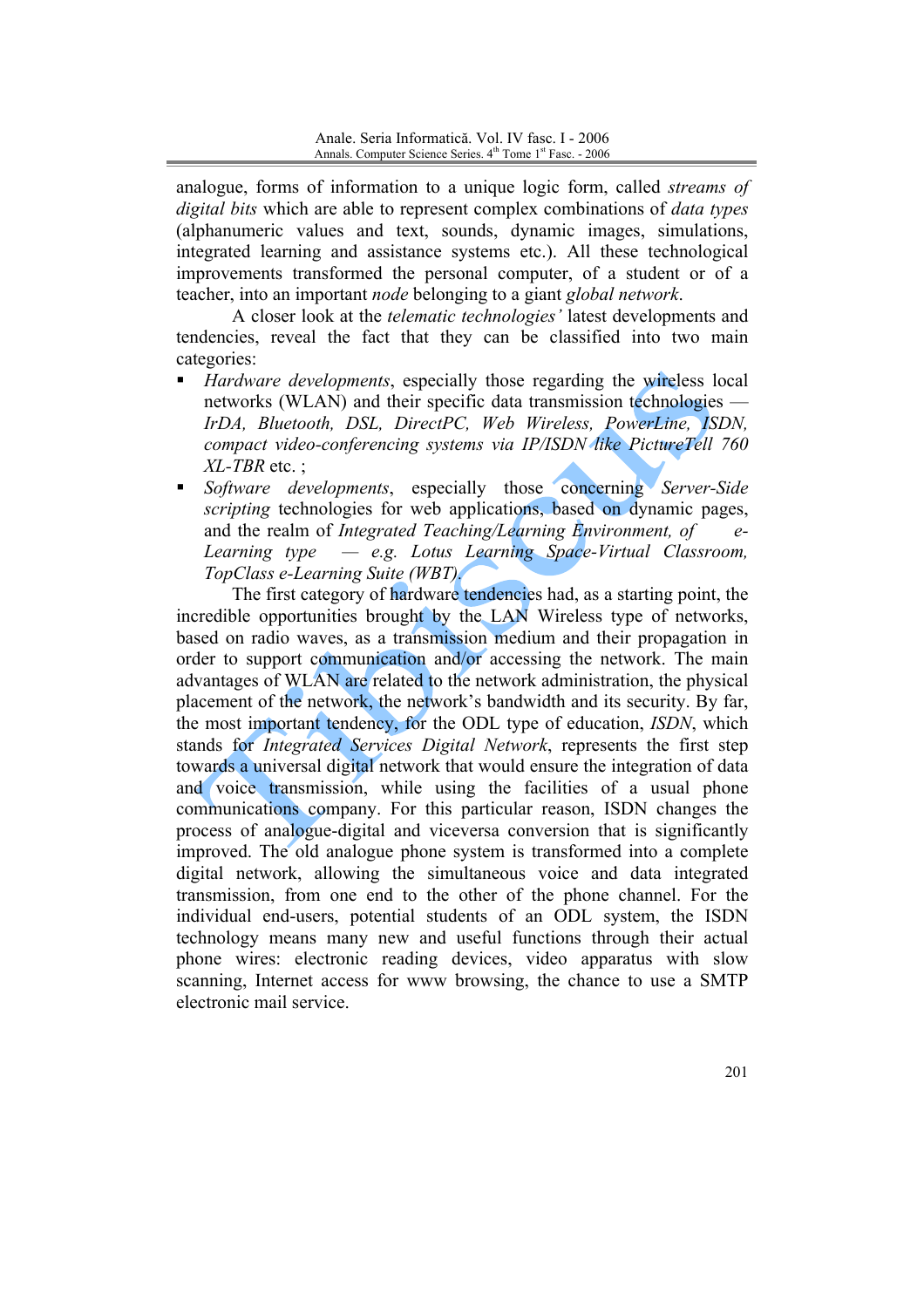Directly connected with the ISDN technology, by the fact that it is using this kind of integrated digital transmission technology, the *compact* video-conferencing systems, like those produced by the PictureTel Company (e.g. the PT-760 XL-TBR model) have many important characteristics as follows:

*portability*, because they are self-contained units (the camera and the video codec are integrated in the same base-unit).

impressive *bandwidth* (up to 384 kbps).

transmission *speed* (the system is able to transmit video material up to 30 frames/sec. with an ISDN 384 kbps connection),

in order to see the proximity placed sites, which are participating at the video-conference, the system includes the "*picture-in-picture*" function,

for a natural and HI-FI quality sound, the system has *superdirective* microphones.

a mechanic video-camera, with ten default positions, programmed in advance in order to ensure recorded images with balanced detail-general picture framing and composition,

automatic voice tracking with a video camera which follows the person speaking in a particular moment and the capacity to switch positions as the speaker is changing.

using the function "freeze frame graphics" for a simultaneous utilisation of another video-camera that is bringing into the conference images from external documents, images from a PC or a video-player,

the system van be linked to a LAN or WAN through a "10baseT" standard.

If these are the most important latest developments and tendencies in the realm of dedicated hardware for ODL, as we already stated, in the filed of *software* related telematic technologies, those which are to be mentioned regards, among others, the Web and CD-ROM applications based on serverside scripting — the so called dynamic web pages —, and Object-Oriented Languages applied to this kind of applications. Like any other multimedia artefact, these collections of pages/screens/interfaces have everything to do with interaction: with the user/visitor, with other information resources, with similar applications that are resident on the server, with databases. If one is asked to identify the differences between a static, \*.html, structuring, tagbased, language page and a dynamic, coded in  $*$ php or  $*$  xml, the first aspect that would pop-up in his/hers mind would be about the way the content is predetermined or it is shaped "on-the-fly", as some sort of system's reaction on the user's requests. The applications which are based on dynamic pages are used, in ODL, for three types of functions: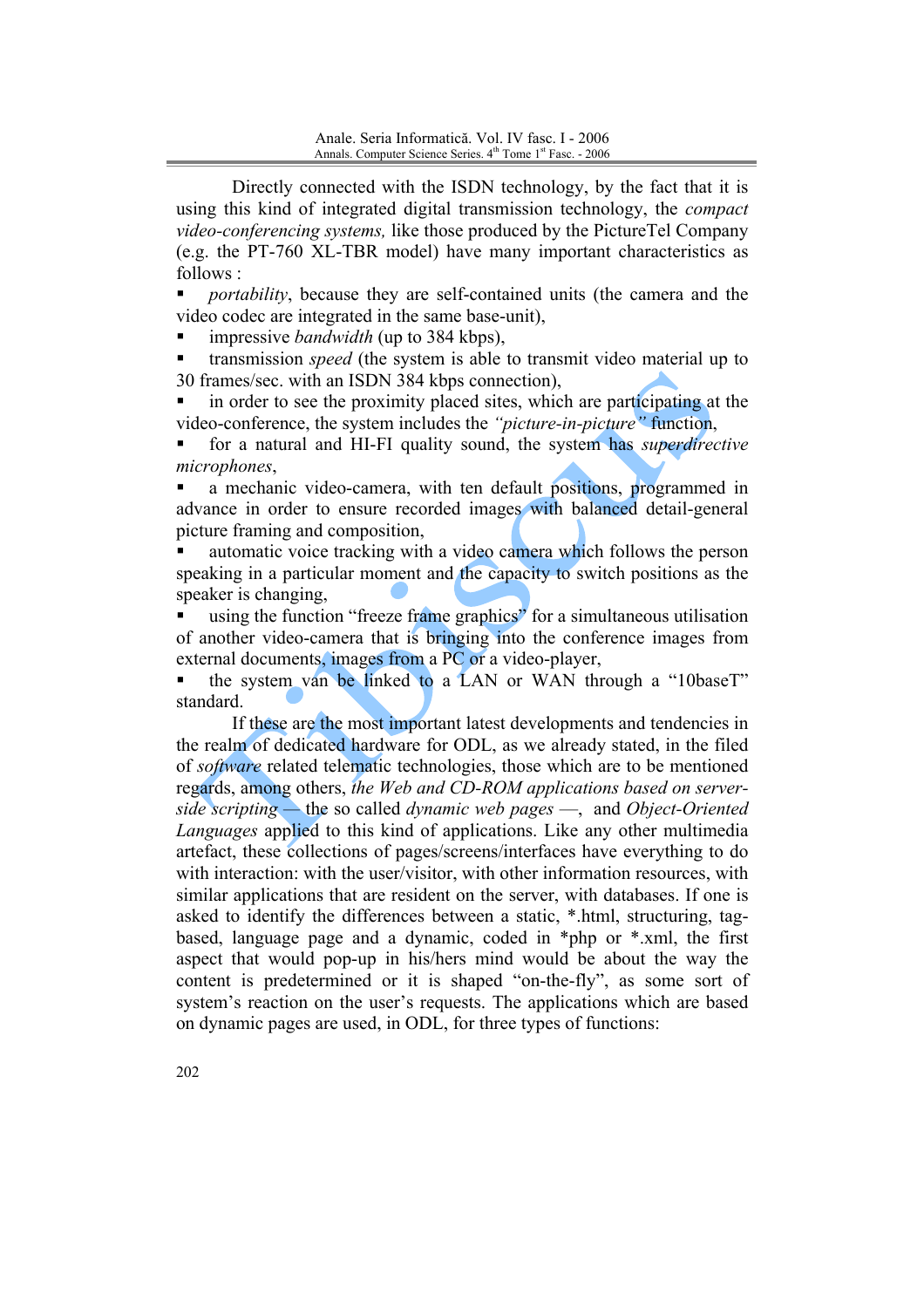- rapid and simple *information finding* and *discovering* within a content- $\blacksquare$ rich website/application (e.g. www.amazon.com);
- data (provided by the users/visitors) recording, storing and gathering,
- web applications that are updating the content of a site who's content is  $\blacksquare$ changing on regular basis (e.g. www.economist.com).

## **References**

- [BMS96] Boldwin T.F., Mcvoy D.S., Steinfield C. - CONVERGENCE integrating Media, Information and Communication, Sage Publications, London, UK, 1996.
- $[Boy97]$ Boyle T. - Designing for Multimedia Learning, Prentice Hall-Europe, Hemel Hempstead, UK, 1997.
- $[Co198]$ Collis B. - TELEWARE: Instrumentation for TeleLearning, Twente University Press, The Netherlands, 1998.
- Corici M. Premise și provocări ale sistemului de învățământ  $[Cor02]$ deschis la distanță, Editura Mirton, Timisoara, 2002.
- **[EE98]** Essef P.J., Essef M.S. - How to develop Open and Distance Learning Materials (Teaching Guidance), Twente University Press, The Netherlands, 1998.
- [Hel99] Held G. - Comunicații de date - Principiile de bază ale Internetului trecute, prezente și viitoare, Editura Teora, București, 1999.
- $[H+96]$ Heinich R., Molenda M., Russel J.D., Smaldino S.E. -Instructional Media and Technologies for Learning, Merril-Prentice Hall, New Jersey, Columbus, Ohio, USA, 1996.
- **[LPR98]** Leshin C., Pollock G., Reigeluth C.M. - *Instructional Design Strategies and Tactics*, Educational Technology Publications, Englewood Cliffs, New Jersey, 07632, USA, 1998.
- $[Mel02]$ Melton R. - Planning and developing Open and Distance Learning – a quality assurance approach, Routlege&Falmer, London, UK, 2002.